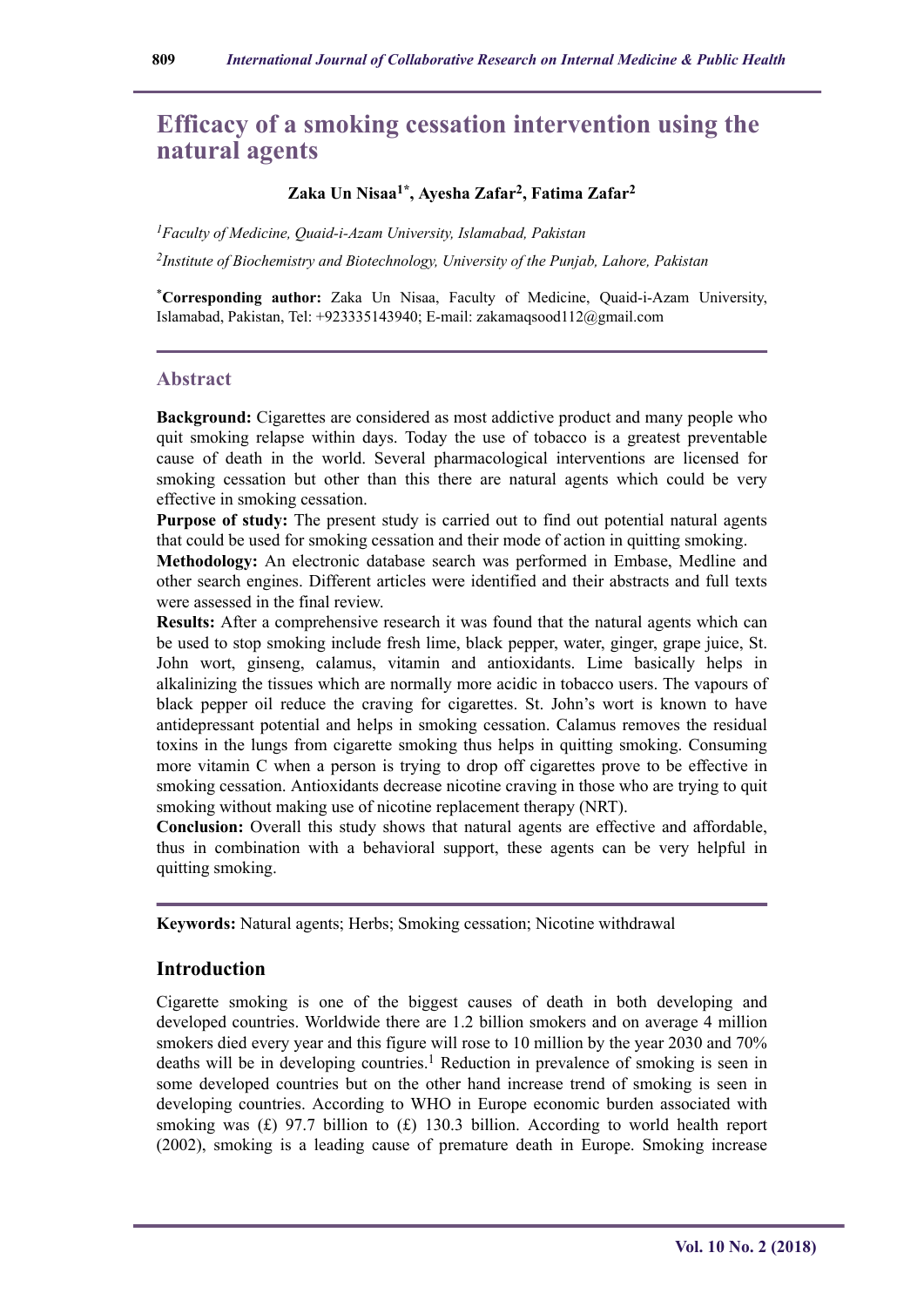chances of respiratory and cardiovascular diseases and smokers are ten times more likely to develop the peripheral vascular disease as compare to nonsmokers.<sup>2</sup>

Smoking cessation can successfully lead to the reduction of premature death and it also increases the quality of life. Smoking cessation is becoming an important component of national and international tobacco control policies and smoking cessation programs that focus on prevention, diagnosis and treatment of tobacco dependence must be an important part of primary health care. Smoking cessation decreases the chance of lung cancer, stroke, respiratory and cardiovascular diseases. Smoking is difficult habit to break and many smokers can't quit smoking on their own and they need assistance in quitting smoking.

Many methods have been developed which helps in quitting smoking. Little information is available regarding the use of natural agents in smoking cessation but like a pharmacological intervention, they play an equally important role in smoking cessation and this role of natural agents in smoking cessation should not be ignored. Throughout our evolution, the medicinal use of natural agents is great.

Many people in the past use different herbs to relieve pain and to treat different diseases and injuries. In the recent decade, the role of natural products in drug discovery and drug development has been shown. Very little work has been done on the role of natural agents in smoking cessation. This review was done with the objective to determine the effectiveness and mode of action of natural agents in smoking cessation.

# **Methodology**

In this review, electronic database search was performed in the Pubmed, Embase, Medline and other search engines and we identified studies mentioning "natural agents in smoking cessation" in the title and abstract. We include Randomized control trials, observational studies (i.e. cohort studies, case control studies) and reviews. We excluded those studies which involve pharmacological treatment and behavioral modification in smoking cessation (Figure 1).

## **Results**

We identified and screened 20 studies by title and abstract. We excluded 13 studies because they were judged not to be related to Natural agents in smoking cessation. The remaining 7 articles met the inclusion criteria and their abstract and full texts were assessed in the final review.

#### *Fresh lime in smoking cessation*

Lime is an easily accessible and can be used as an alternative to nicotine gum in smoking cessation. A randomized controlled trial was conducted by Researchers from Thailand's Srinakharinwirot University to determine the efficacy of fresh lime in smoking cessation as compared to nicotine gum. This study shows that lime can be effectively used as a smoking cessation agent. Lime has an antimicrobial activity against multiple strains of E coli and smokers usually have compromised immunity.<sup>3-5</sup> Therefore, further studies are recommended to find out the effectiveness of lime in smoking cessation.

#### *Black pepper in smoking cessation*

The effectiveness of black pepper in smoking cessation has been approved by various studies around the world. A study was conducted by Jed E. Rose in which forty-eight smokers participated and results show that craving for cigarettes was significantly reduced in respondents who puffed black pepper vapours of essential oil and this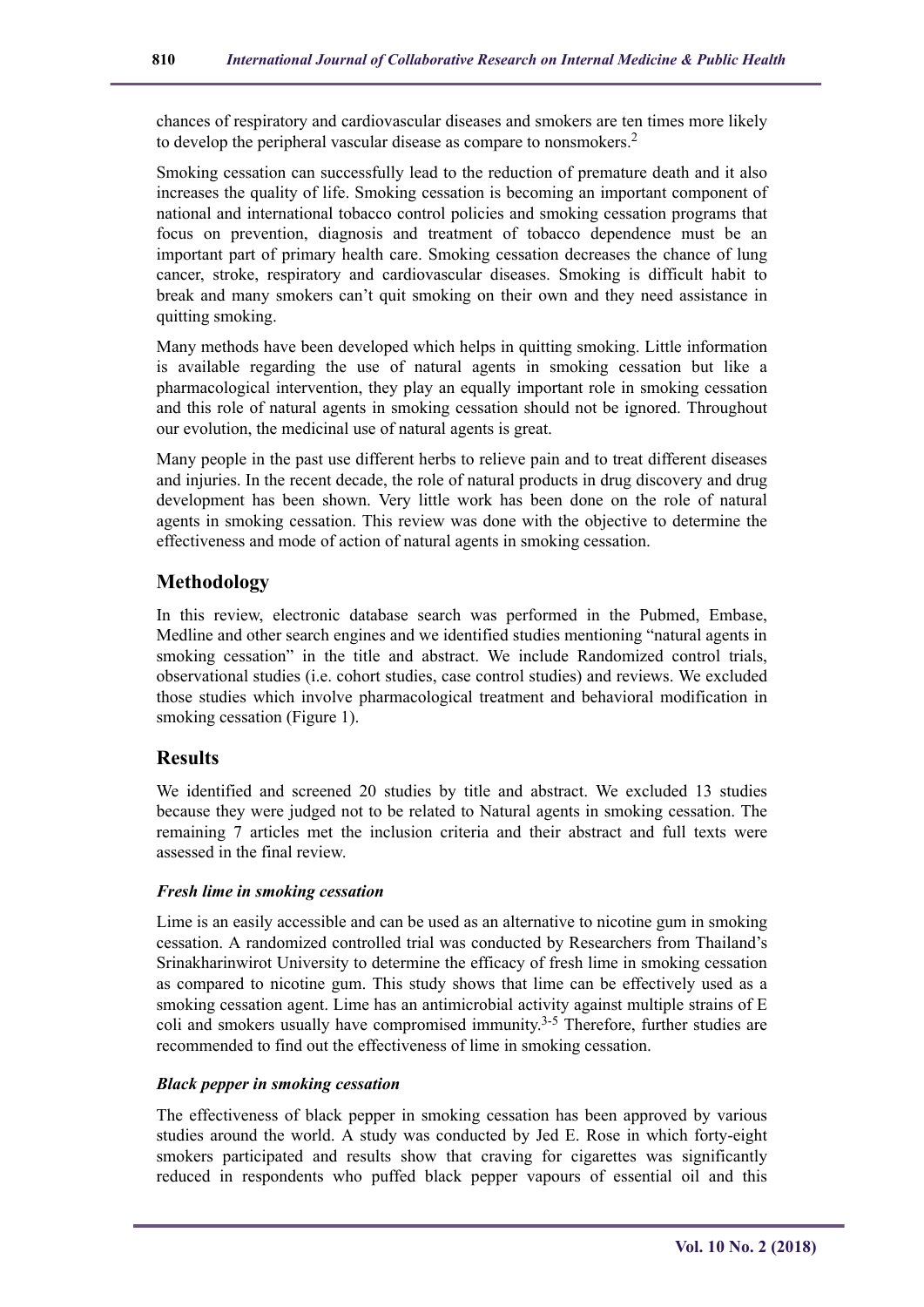significantly reduced craving at a session of 3 hours.<sup>6</sup> Black pepper provides the airway sensation of smoking resulting in short-term satisfaction and also reduce craving for cigarette smoking.<sup>7</sup>

#### *St John wort in smoking cessation*

St John wort is an herb which contains many pharmacologically active ingredients like naphthodianthrones, phloroglucinols derivatives and flavonoids. Besides its role as an antidepressant, it is also effective in smoking cessation.<sup>8</sup> St John's wort extract basically works by inhibiting the re-uptake of norepinephrine and serotonin (5-HT) into presynaptic axons.<sup>9</sup> Studies also confirmed that it is well tolerated in smokers. On the other hand, there are studies which show that this herb is not effective in smoking  $c$ essation<sup>10</sup>

#### *Vitamins and antioxidants*

Smoking is basically associated with the decrease plasma concentration of vitamins (A, E, C) and antioxidants; therefore plasma resistance towards oxidative changes decreases. Studies confirmed that use of natural agents along with pharmacological therapy is very effective in smoking cessation.<sup>11</sup> According to different studies smokers usually have a low level of ascorbic acid than non-smokers and more than one year without smoking is required to attain plasma concentrations similar to those of people who have never smoked.<sup>12-14</sup> Medicinal herbs like Eugenia aromaticum and Astragalus membranaceus have high antioxidant activity and studies proved that they have an important role in reducing withdrawal symptoms.<sup>15</sup> It is also found from studies that daily supplements of Oat extract is beneficial in smoking cessation by reducing the consumption of cigarettes from 20 to fewer than 9.

#### *Calamus in smoking cessation*

Since ancient times Calamus has been known for its medicinal values and it has numerous traditional applications. Calamus is already used for the treatment of chest pain, appetite, indigestion and cough fever. A number of active constituents and essential oils have been isolated and characterized; in calamus alpha and beta-asarone are a bioactive component (Table 1). Calamus plays an effective role as an antidepressant, antibacterial and antioxidant. According to some studies, calamus also has an effective role in smoking cessation. The exact mechanism of action of calamus in smoking cessation has not been found as previously no clinical trials have been done. Therefore clinical trials should be conducted to find the mode of action of calamus in smoking cessation.<sup>16</sup>

#### **Discussion**

This review was done to put light on the natural agents that can be used for smoking cessation. Studies conducted previously basically focused on pharmacological therapies on smoking cessation but only a few studies are carried out which shows that other than pharmacological and behavioral therapies natural agents are also effective in smoking cessation. Studies conducted previously shown that smokers usually have low vitamin C in their bodies. Efficacy of fresh lime in smoking cessation has been confirmed by studies. Fresh lime is inexpensive and easily accessible to smokers than NRT which is expensive. Those smokers who are living in poor countries and can't afford pharmacological treatment lime can be prove very effective.<sup>3,12,17,18</sup> The exact mechanism of lime in smoking cessation is not known but few studies which are carried out shows that by combating vitamin C level lime help to quit smoking. Also, it has antibacterial activity and smokers usually have compromised immunity. Further studies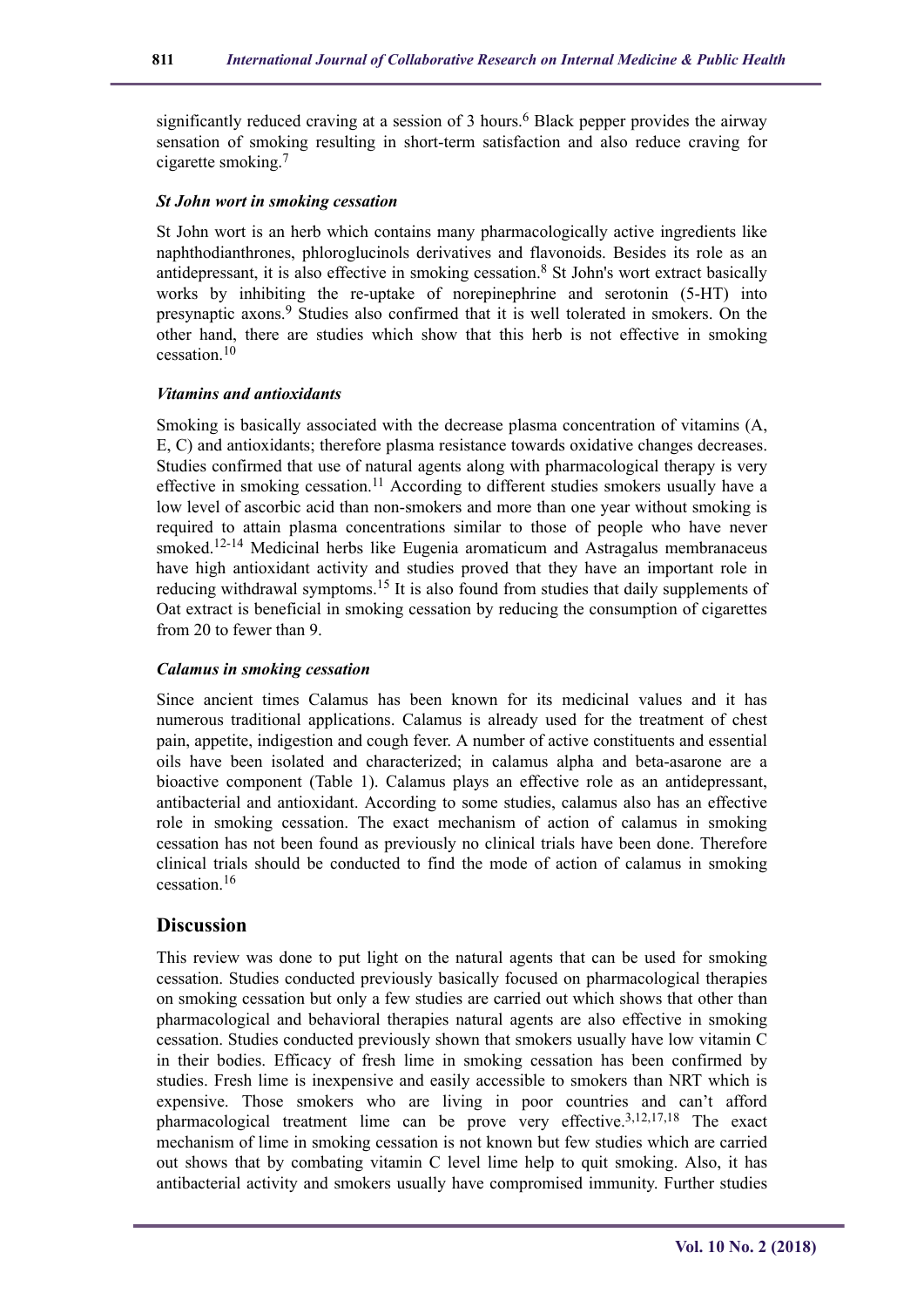should be carried out to find out the efficacy and mechanism of action of lime in smoking cessation.

Another natural agent which was used in smoking cessation is Calamus. Not much work has been done in finding the mode of action of calamus in smoking cessation. According to studies, calamus has a role as an antidepressant, antibacterial and antioxidant.<sup>19</sup> Smokers usually have compromised immunity and studies shows that smokers usually experience mouth ulcers and cold symptoms after they stop smoking. There are studies which show that depression is associated with smoking cessation and calamus is well known for its antidepressant activities. Therefore it is suggested that by keeping in view antibacterial and antidepressant action of calamus further studies should be conducted.

## **Conclusions**

Natural agents are effective in smoking cessation and also they are inexpensive, easily available and helpful for those smokers who are not willing to use pharmacological treatment. Therefore it is suggested that role of the natural agents in smoking cessation should be consider and further studies should be conducted on the evaluation of the effectiveness of natural agents in smoking cessation.

## **References**

- 1. Jha P, Chaloupka FJ. Tobacco control in developing countries. Oxford University Press. 2000.
- 2. Galanti LM. Tobacco smoking cessation management: integrating varenicline in current practice. Vas Health Risk Manag. 2008; 4: 837.
- 3. Rungruanghiranya MS, Ekpanyaskul MC, Sakulisariyaporn C, Watcharanat P, Akkalakulawas K. Efficacy of fresh lime for smoking cessation. J Med Assoc Thai. 2012; 95: 76-82.
- 4. Rahman S, Parvez AK, Islam R, Khan MH. Antibacterial activity of natural spices on multiple drug resistant Escherichia coli isolated from drinking water, Bangladesh. Annal Clinic Microbiol Antimicrob. 2011; 10: 10.
- 5. Rodrigues A, Sandstrom A, Ca T, Steinsland H, Jensen H, Aaby P. Protection from cholera by adding lime juice to food-results from community and laboratory studies in Guinea-Bissau, West Africa. Trop Medi Int Health. 2000; 5: 418-422.
- 6. Rose JE, Behm FM. Inhalation of vapor from black pepper extract reduces smoking withdrawal symptoms. Drug Alcohol Depend. 1994; 34: 225-229.
- 7. Westman EC, Behm FM, Rose J. Airway sensory replacement as a treatment for smoking cessation. Drug Dev Res. 1996; 38: 257-262.
- 8. Lawvere S, Mahoney MC, Cummings KM, Kepner JL, Hyland A, Lawrence DD et al. A Phase II study of St. John's Wort for smoking cessation. Complem Therap Medi. 2006; 14: 175-184.
- 9. Ruedeberg C, Wiesmann U, Brattstroem A, Honegger U. Hypericum perforatum L. (St John's wort) extract Ze 117 inhibits dopamine re-uptake in rat striatal brain slices. An implication for use in smoking cessation treatment? Phytotherapy Res. 2010; 24: 249-251.
- 10. Sood A, Ebbert JO, Prasad K, Croghan IT, Bauer B, Schroeder DR. A randomized clinical trial of St. John's wort for smoking cessation. J Alter Complem Medi. 2010; 16: 761-767.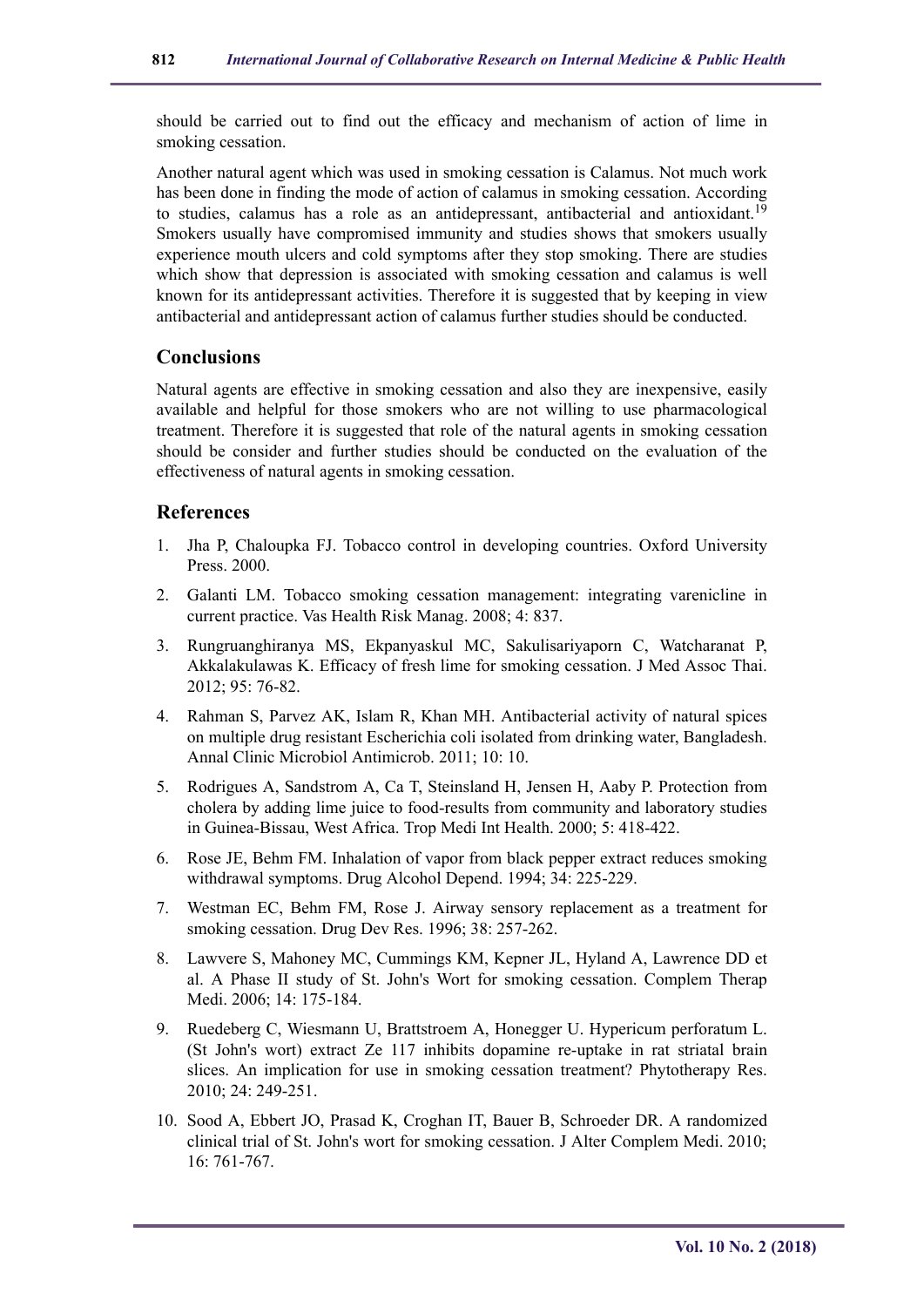- 11. Polidori MC, Mecocci P, Stahl W, Sies H. Cigarette smoking cessation increases plasma levels of several antioxidant micronutrients and improves resistance towards oxidative challenge. British J Nutrit. 2003; 90: 147-150.
- 12. Schectman G, Byrd JC, Gruchow HW. The influence of smoking on vitamin C status in adults. Am J Public Health. 1989; 79: 158-162.
- 13. Chow C, Thacker R, Changchit C, Bridges R, Rehm S, Humble J, et al. Lower levels of vitamin C and carotenes in plasma of cigarette smokers. J Am Colleg Nutrit. 1986; 5: 305-312.
- 14. Kallner A, Hartmann D, Hornig D. On the requirements of ascorbic acid in man: steady-state turnover and body pool in smokers. Am J Clinic Nutrit. 1981; 34: 1347-1355.
- 15. Lee H-J, Lee J-H. Effects of medicinal herb tea on the smoking cessation and reducing smoking withdrawal symptoms. Am J Chinese Medi. 2005; 33: 127-138.
- 16. Yarnell E, Abascal K. Botanical remedies for nicotine addiction. Altern Complemen Therap. 2001; 7:337-340.
- 17. Schectman G. Estimating ascorbic acid requirements for cigarette smokers. Annals of the New York Academy of Sciences. 1993; 686: 335-345.
- 18. Lykkesfeldt J, Prieme H, Loft S, Poulsen HE. Effect of smoking cessation on plasma ascorbic acid concentration. BMJ: British Medi J. 1996; 313: 91.
- 19. Kumar A. Medicinal properties of Acorus calamus. Journal of Drug Delivery and Therapeutics. 2013; 3: 143-144.



**Figure 1:** Flow chart of the review process.

**Table 1:** Studies conducted on the use of the natural agents in smoking cessation.

| <b>Study</b> | study |  | Objective of this Methodology Results |  |  |
|--------------|-------|--|---------------------------------------|--|--|
|--------------|-------|--|---------------------------------------|--|--|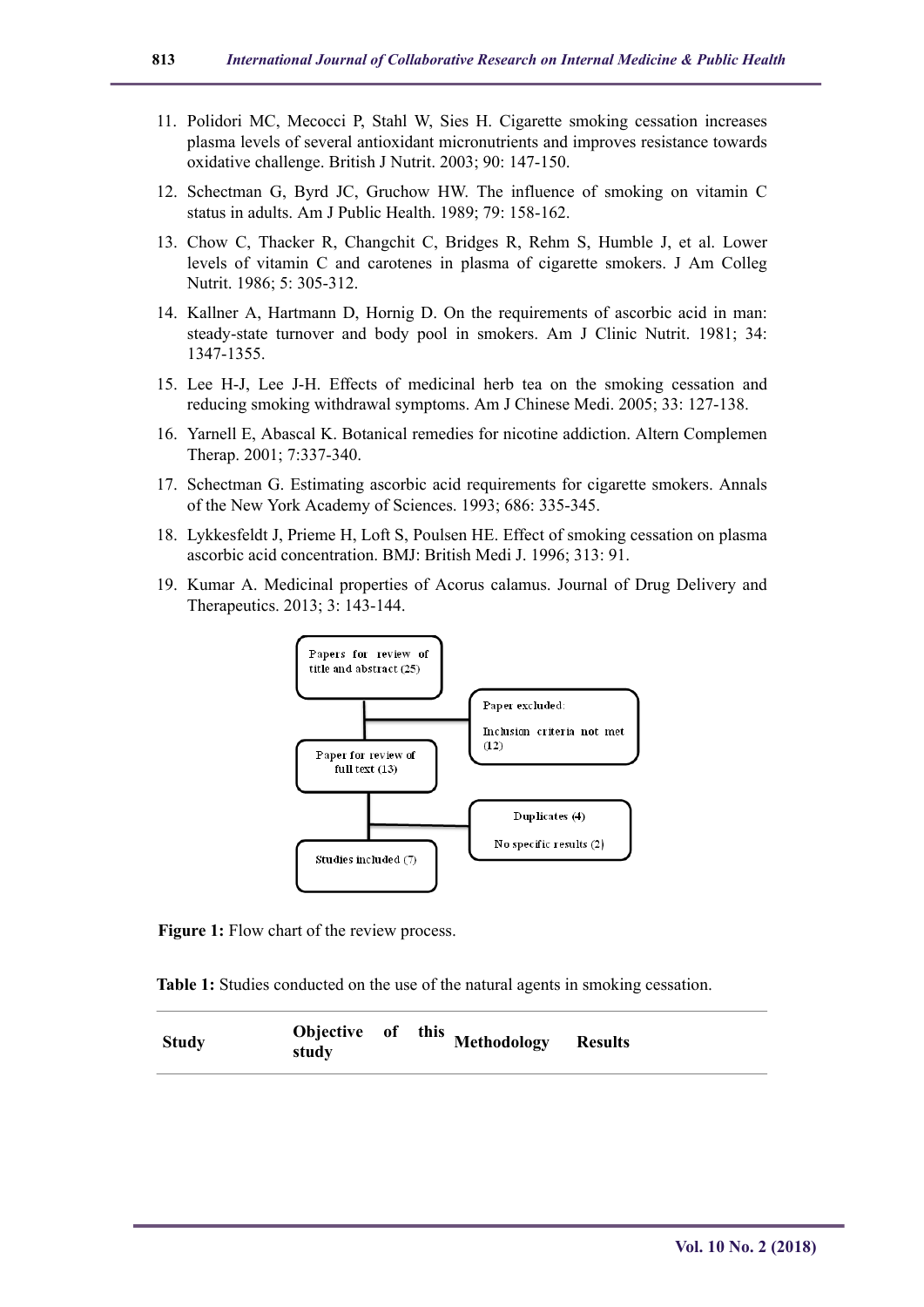| Inhalation<br>vapour<br>black<br>reduces vapour<br>extract<br>smoking<br>withdrawal<br>symptoms.                                                                                  | of To<br>pepper substitute delivering a Forty-eight<br>of<br>pepper essential oil.                                      | included in this essential oil.<br>study.                                 | determine the Randomized Craving for cigarettes was<br>from effect of a cigarette controlled trial. significantly reduced in<br>smokers<br>who<br>inhaled<br>black smokers were vapours of black pepper                                                                                  |
|-----------------------------------------------------------------------------------------------------------------------------------------------------------------------------------|-------------------------------------------------------------------------------------------------------------------------|---------------------------------------------------------------------------|------------------------------------------------------------------------------------------------------------------------------------------------------------------------------------------------------------------------------------------------------------------------------------------|
| Lime<br>Smoking<br>Cessation                                                                                                                                                      | Efficacy of Fresh To determine the Randomized<br>smoking hundred<br>a<br>as<br>cessation<br>compared<br>nicotine gum    | aid smokers<br>study.                                                     | Fresh lime can be used<br>for efficacy of fresh lime controlled trial, effectively as a smoking<br>cessation aid. It could be<br>were associated with combating<br>with included in this the known declination of<br>levels<br>the<br>of<br>serum<br>ascorbic acid caused by<br>smoking. |
| Effects<br>Medicinal<br>Tea<br>on<br>smoking<br>Cessation<br>and<br>reducing<br>smoking<br>withdrawal<br>symptoms.                                                                | of To<br>determine<br>the herb tea on smoking smoking<br>cessation.                                                     | the Randomized<br>withdrawal<br>symptoms were Results<br>male<br>smokers. | accelerates<br>the<br><b>MHT</b><br>Herb effect of medicinal controlled trial conversion of nicotine into<br>which<br>cotinine<br>is<br>a<br>of nicotine.<br>metabolite<br>show<br>that<br>this<br>evaluated in 100 herbal tea is effective in<br>human smoking cessation.               |
| Randomized<br>St. John's Wort wort for<br>(SJW)<br>Smoking<br>Cessation                                                                                                           | To<br>investigate the Randomized<br>Clinical Trial of efficacy of St John controlled trial<br>smoking<br>for cessation. |                                                                           | <b>SJW</b><br>did<br>not<br><i>ncrease</i><br>smoking abstinence rates                                                                                                                                                                                                                   |
| Hypericum<br>John's<br>extract<br>dopamine<br>re-<br>uptake<br>in<br>rat<br>striatal<br>brain<br>slices.<br>An<br>implication<br>for<br>use in smoking<br>cessation<br>treatment? | To<br>determine<br>the<br>perforatum L. (St mode of action of St<br>wort) John wort in smoking<br>inhibits cessation    |                                                                           | John's<br>St<br>wort<br>extract<br>(SJW), directly inhibit the<br>reuptake of norepinephrine<br>(NE) and serotonin (5-HT)<br>into pre-synaptic axons,<br>additionally it provides a<br>rationale for the treatment<br>of<br>nicotine<br>drug<br>or<br>addiction.                         |
| <b>Botanical</b><br>Remedies<br>for                                                                                                                                               |                                                                                                                         | Review                                                                    | Results of this study stated<br>that American calamus is                                                                                                                                                                                                                                 |